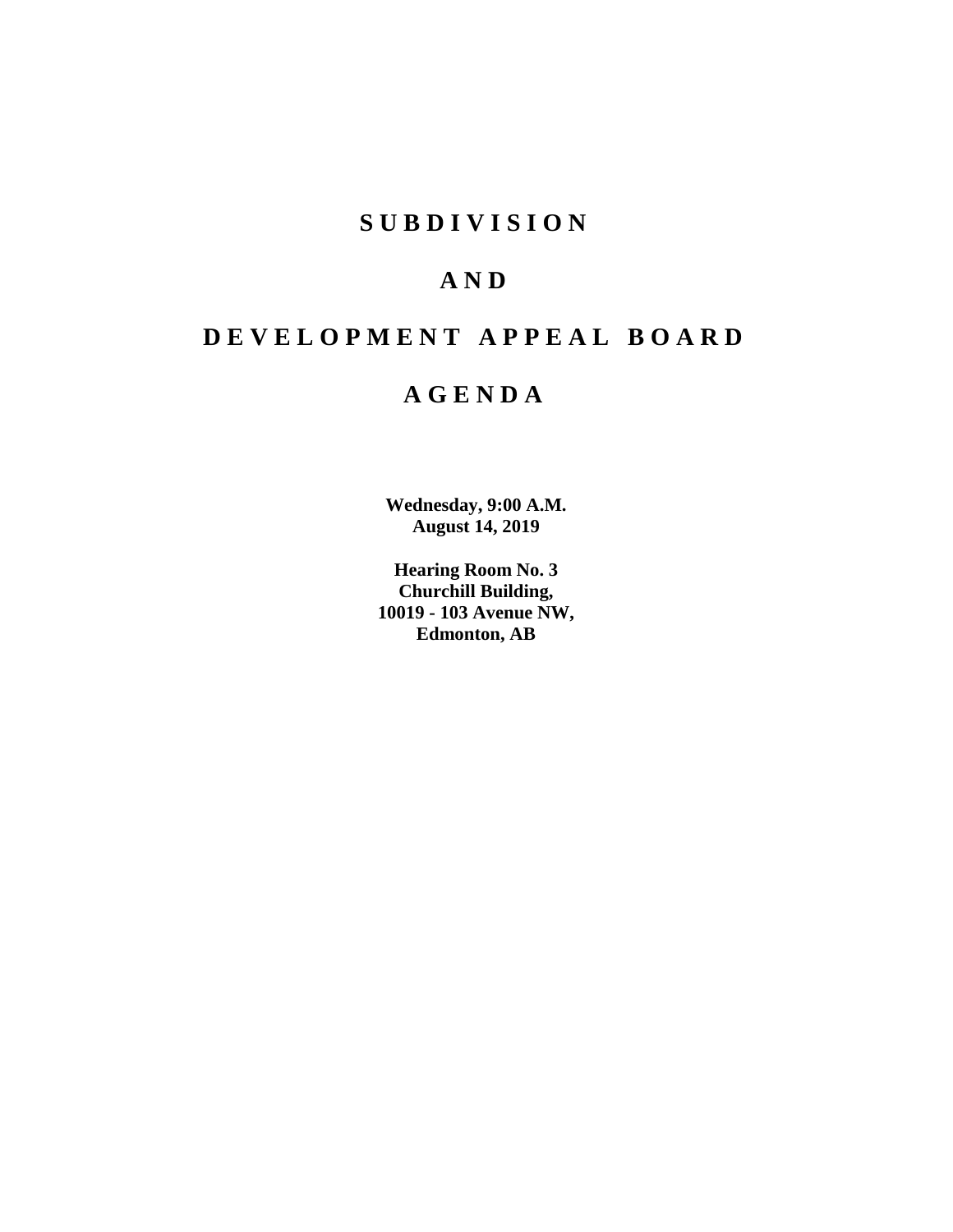## **SUBDIVISION AND DEVELOPMENT APPEAL BOARD HEARING ROOM NO. 3**

|              | 9:00 A.M.        | SDAB-D-19-123 | Install (1) Minor Digital Off-premises<br>Freestanding Sign (PATTISON   C.A.Y.<br><b>INVESTMENTS INC.)</b>                                                        |  |  |  |
|--------------|------------------|---------------|-------------------------------------------------------------------------------------------------------------------------------------------------------------------|--|--|--|
|              |                  |               | 6029 – Gateway Boulevard NW<br>Project No.: 315245131-001                                                                                                         |  |  |  |
|              |                  |               |                                                                                                                                                                   |  |  |  |
| $\mathbf{H}$ | 10:30 A.M.       | SDAB-D-19-124 | Construct four Apartment House buildings (total<br>of 725 Dwellings) with an underground parkade<br>(Building 4 has main floor Convenience Retail)<br>Store Uses) |  |  |  |
|              | <b>WITHDRAWN</b> |               | 8311 - 93 Avenue NW<br>Project No.: 298214168-002                                                                                                                 |  |  |  |
|              | <b>NOTE:</b>     |               | Unless otherwise stated, all references to "Section numbers" refer to<br>the authority under the Edmonton Zoning Bylaw 12800.                                     |  |  |  |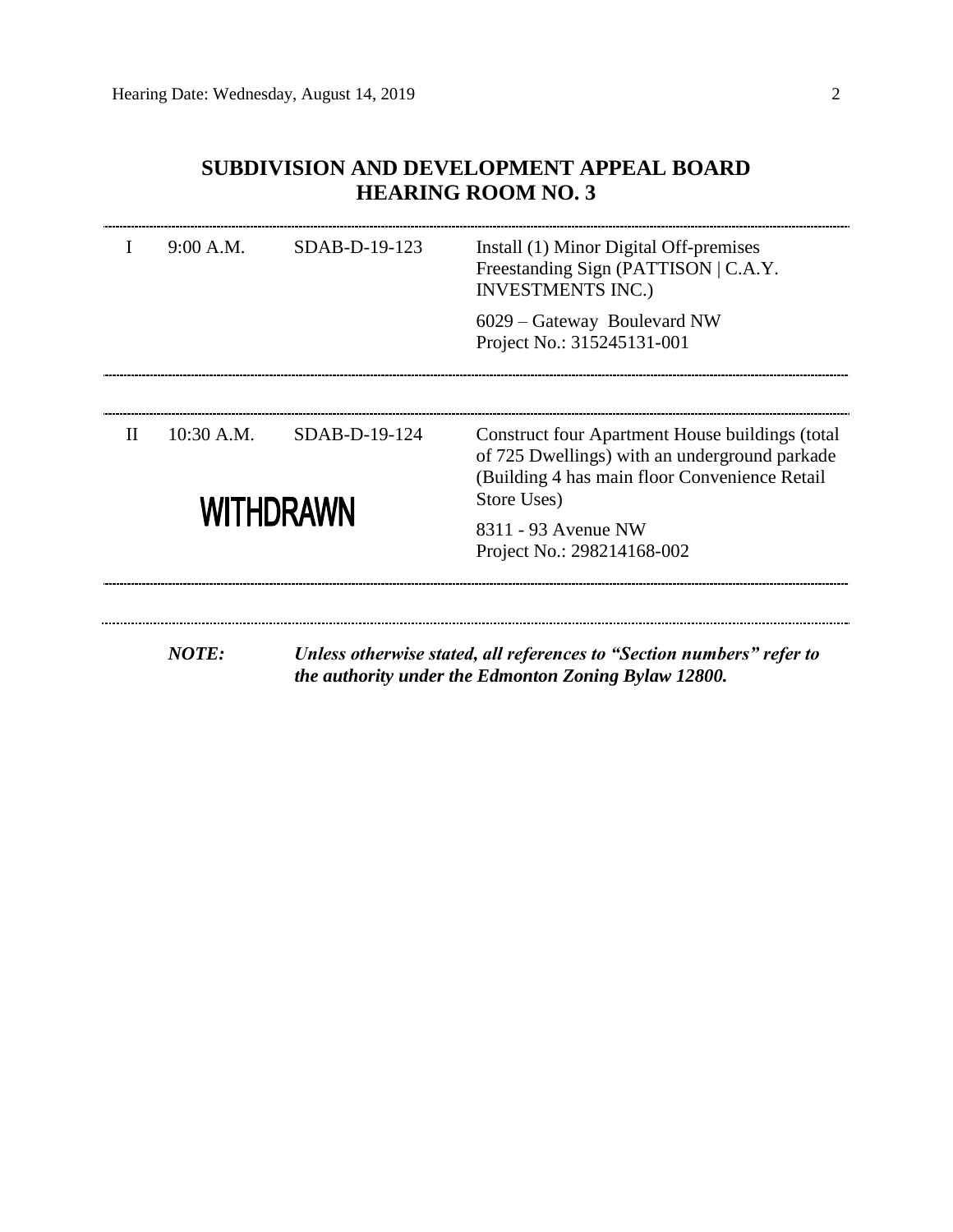| <b>ITEM I: 9:00 A.M.</b> |                                                        | FILE: SDAB-D-19-123                                                                                        |  |  |
|--------------------------|--------------------------------------------------------|------------------------------------------------------------------------------------------------------------|--|--|
|                          | AN APPEAL FROM THE DECISION OF THE DEVELOPMENT OFFICER |                                                                                                            |  |  |
|                          | <b>APPELLANT:</b>                                      |                                                                                                            |  |  |
|                          | <b>APPLICATION NO.:</b>                                | 315245131-001                                                                                              |  |  |
|                          | <b>APPLICATION TO:</b>                                 | Install (1) Minor Digital Off-premises<br>Freestanding Sign (PATTISON   C.A.Y.<br><b>INVESTMENTS INC.)</b> |  |  |
|                          | <b>DECISION OF THE</b><br>DEVELOPMENT AUTHORITY:       | Refused                                                                                                    |  |  |
|                          | <b>DECISION DATE:</b>                                  | July 22, 2019                                                                                              |  |  |
|                          | <b>DATE OF APPEAL:</b>                                 | July 23, 2019                                                                                              |  |  |
|                          | MUNICIPAL DESCRIPTION<br>OF SUBJECT PROPERTY:          | 6029 – Gateway Boulevard NW                                                                                |  |  |
|                          | <b>LEGAL DESCRIPTION:</b>                              | Plan 2657NY Blk 80 Lot A                                                                                   |  |  |
|                          | ZONE:                                                  | CB1 - Low Intensity Business Zone                                                                          |  |  |
|                          | <b>OVERLAY:</b>                                        | N/A                                                                                                        |  |  |
|                          | STATUTORY PLAN:                                        | N/A                                                                                                        |  |  |
|                          |                                                        |                                                                                                            |  |  |

### *Grounds for Appeal*

The Appellant provided the following reasons for appealing the decision of the Development Authority:

We are solicitors for Pattison Outdoor Advertising, the Applicant. Our client's Development Permit Application has been refused. On behalf of our clients, we hereby appeal the refusal on the following grounds:

1. The proposed sign is not contrary to the Calgary Trail Land Use Study, but is compatible with it. The Calgary Trail land Use Study is not binding on the Board in any event.

2. In the context of Gateway Boulevard, the required variance in separation distance from what is referred to in the refusal as the "Lumican Sign" is appropriate. Moreover, a variance was granted by the Board in its approval of the Lumican Sign, so the tests for the variance will have already been met.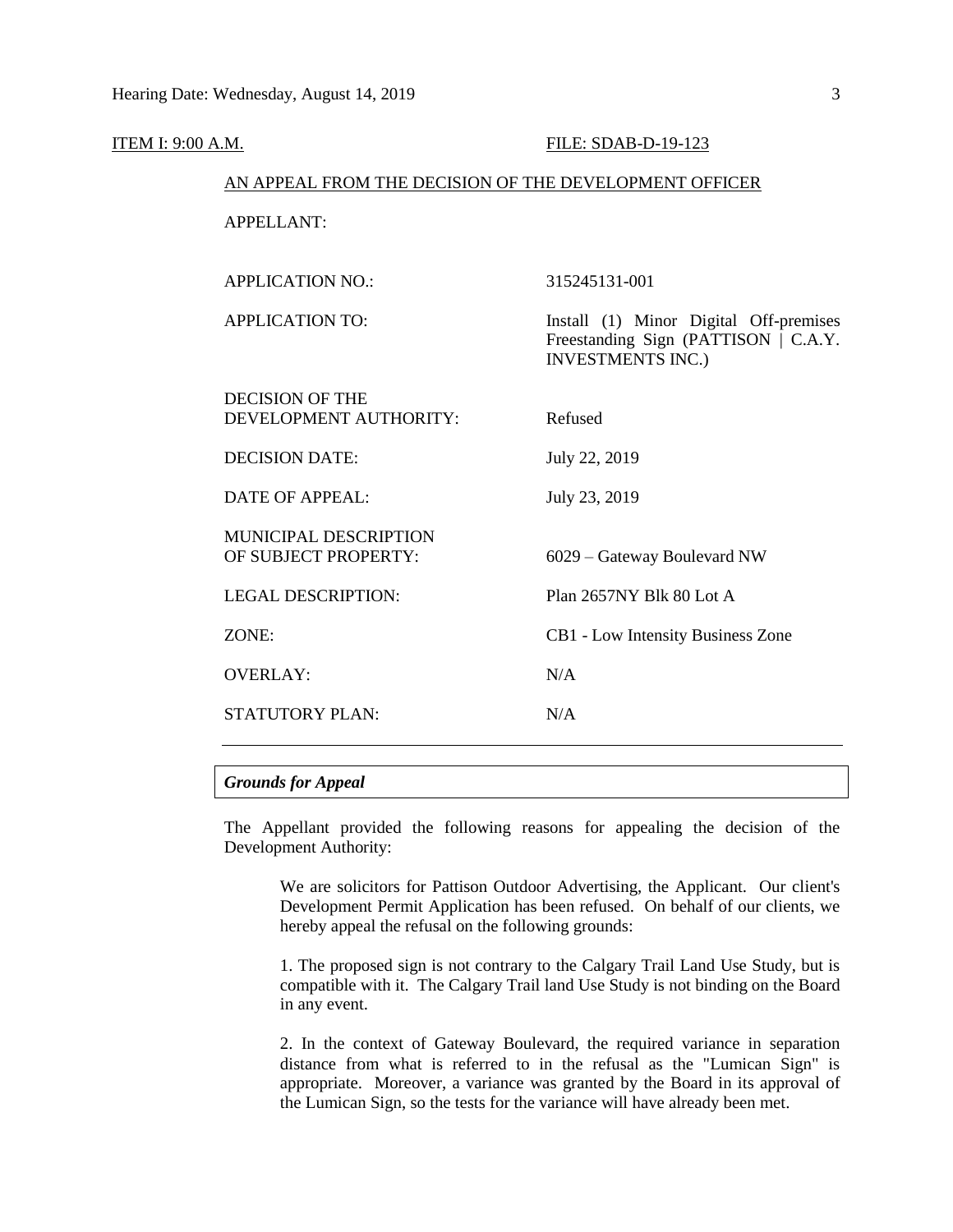3. The proposed sign was approved by the Board while the Fascia On-premises Sign referenced in the refusal was in place. Subsequently, the Board approved the Fascia Major Digital Sign referenced in the refusal while the subject sign was in place. The signs existed together without complaint for many years.

4. Such further and other reasons as may be presented at the hearing of this appeal.

#### *General Matters*

### **Appeal Information:**

The *Municipal Government Act*, RSA 2000, c M-26 states the following:

#### **Grounds for Appeal**

**685(1)** If a development authority

- (a) fails or refuses to issue a development permit to a person,
- (b) issues a development permit subject to conditions, or
- (c) issues an order under section 645,

the person applying for the permit or affected by the order under section 645 may appeal to the subdivision and development appeal board.

#### **Appeals**

**686(1)** A development appeal to a subdivision and development appeal board is commenced by filing a notice of the appeal, containing reasons, with the board,

- (a) in the case of an appeal made by a person referred to in section 685(1)
	- (i) with respect to an application for a development permit,
		- (A) within 21 days after the date on which the written decision is given under section 642, […]

#### **Hearing and Decision**

**687(3)** In determining an appeal, the subdivision and development appeal board

…

(a.1) must comply with the land use policies;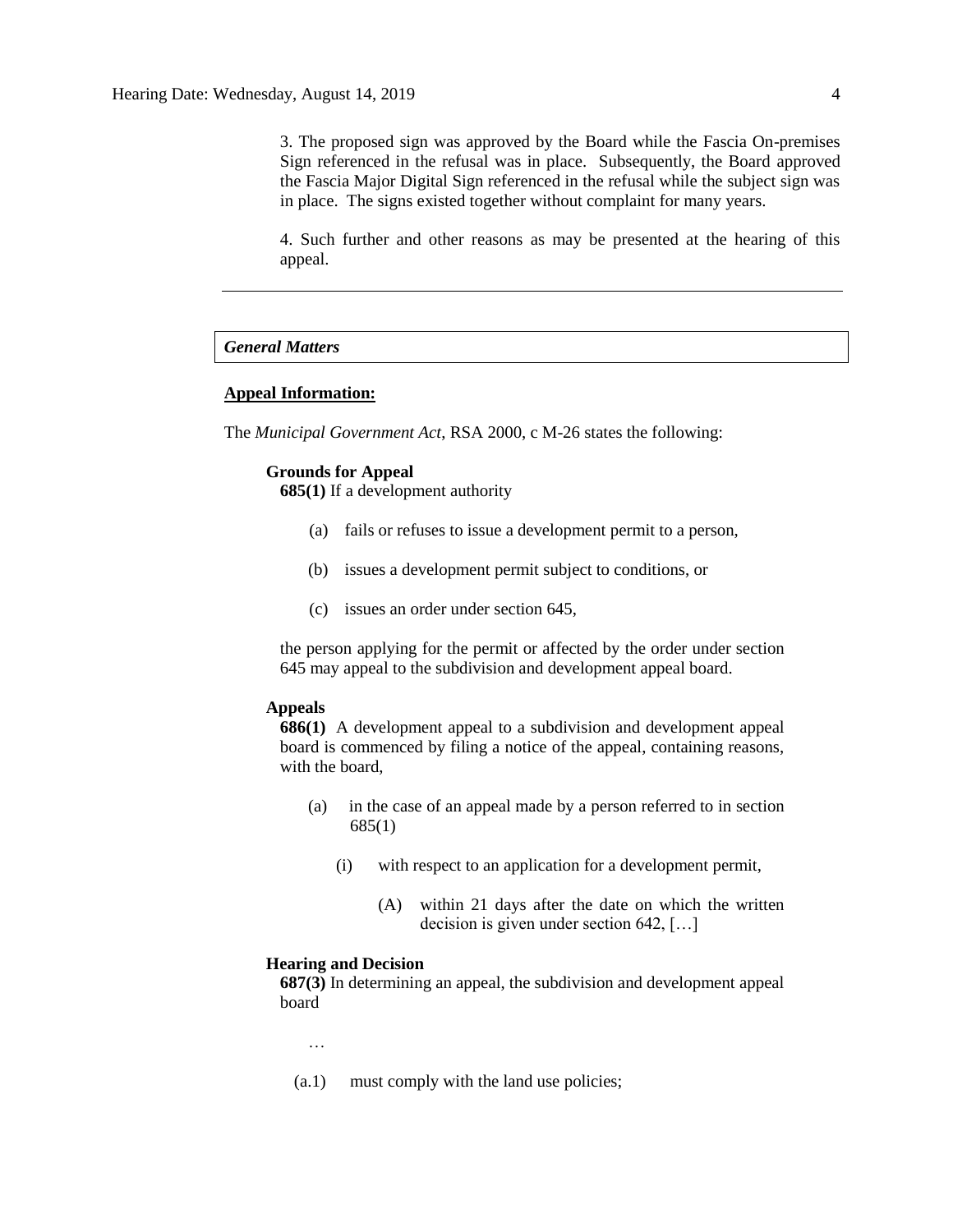### Hearing Date: Wednesday, August 14, 2019 5

- (a.2) subject to section 638, must comply with any applicable statutory plans;
- (a.3) subject to clauses (a.4) and (d), must comply with any land use bylaw in effect;
- (a.4) must comply with the applicable requirements of the regulations under the Gaming, Liquor and Cannabis Act respecting the location of premises described in a cannabis licence and distances between those premises and other premises;
	- …
	- (c) may confirm, revoke or vary the order, decision or development permit or any condition attached to any of them or make or substitute an order, decision or permit of its own;
	- (d) may make an order or decision or issue or confirm the issue of a development permit even though the proposed development does not comply with the land use bylaw if, in its opinion,
		- (i) the proposed development would not
			- (A) unduly interfere with the amenities of the neighbourhood, or
			- (B) materially interfere with or affect the use, enjoyment or value of neighbouring parcels of land,
		- and
		- (ii) the proposed development conforms with the use prescribed for that land or building in the land use bylaw.

### **General Provisions from the** *Edmonton Zoning Bylaw:*

Under section 330.3(42), **Minor Digital Off-premises Signs** is a **Discretionary Use** in the **(CB1) Low Intensity Business Zone**.

Under section 7.9(6), **Minor Digital Off-premises Signs** means "a Freestanding or Fascia Sign that contains Digital Copy, is a Permanent Sign, displays Off-premises Advertising, and does not include moving effects, message transition effects, video images, or animation."

Under section 6.2, **Freestanding Signs** means:

a Sign supported independently of a building.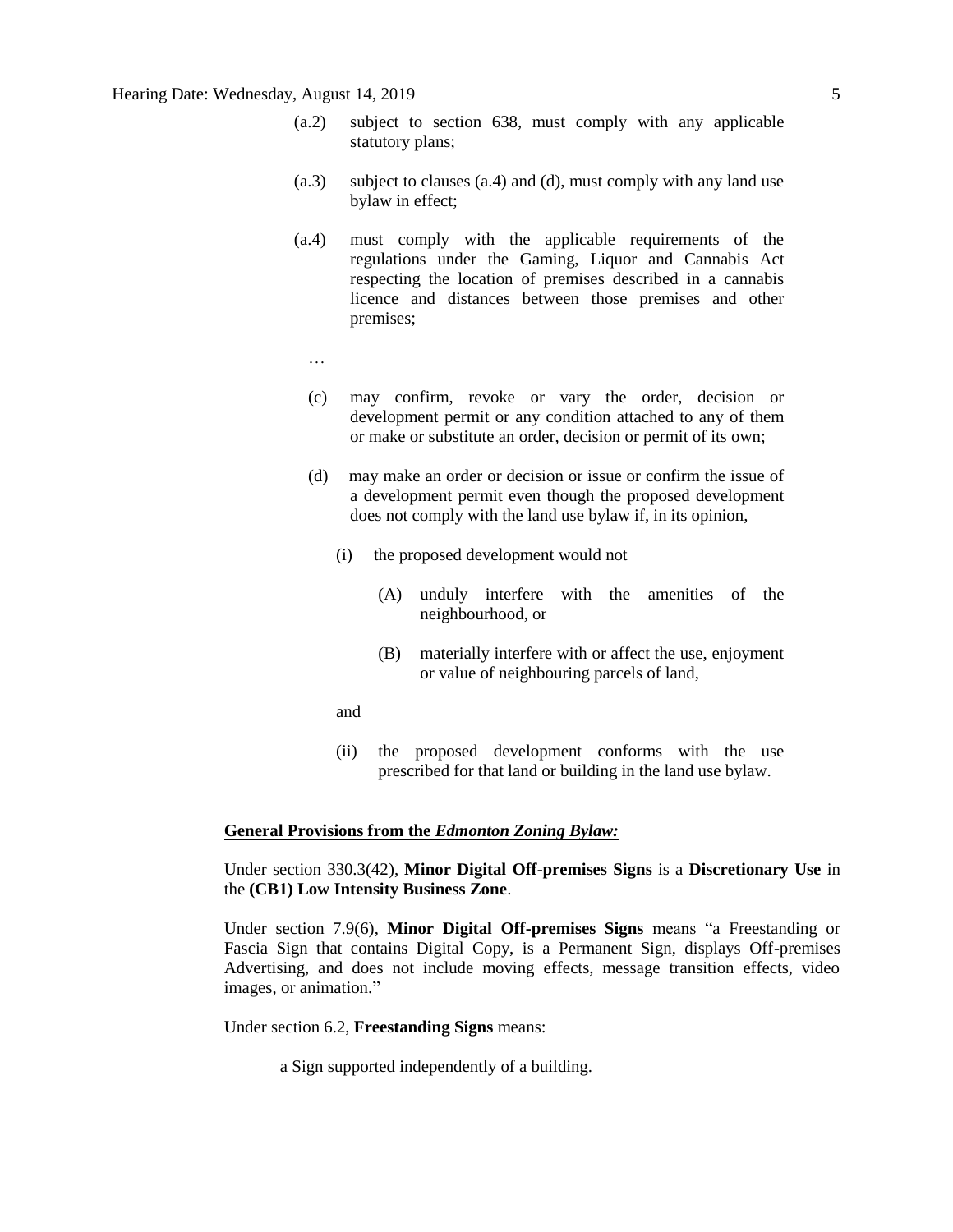

Under section 6.2, **Off-Premise Signs** means:

any Sign displaying Copy that directs attention to a business, activity, product, service or entertainment that cannot be considered as the principal products sold nor a principal business, activity, service or entertainment provided on the premises or Site where the Sign is displayed.

Section 330.4(10) states "Signs shall comply with the regulations found in Schedule 59F."

Section 330.1 states that the **General Purpose** of the **(CB1) Low Intensity Business Zone** is:

to provide for low intensity commercial, office and service uses located along arterial roadways that border residential areas. Development shall be sensitive and in scale with existing development along the commercial street and any surrounding residential neighbourhood.

#### *Calgary Trail Land Use Study*

The *City of Edmonton Charter*, 2018 Regulation, Alta Reg 39/2018 states the following:

#### **(31) In section 616 of the Act,**

- **(e) clause (dd) is to be read as follows:**
	- (dd) "statutory plan" means
		- (i) an intermunicipal development plan,
		- (ii) a municipal development plan,
		- (iii) an area structure plan,
		- (iv) an area redevelopment plan, and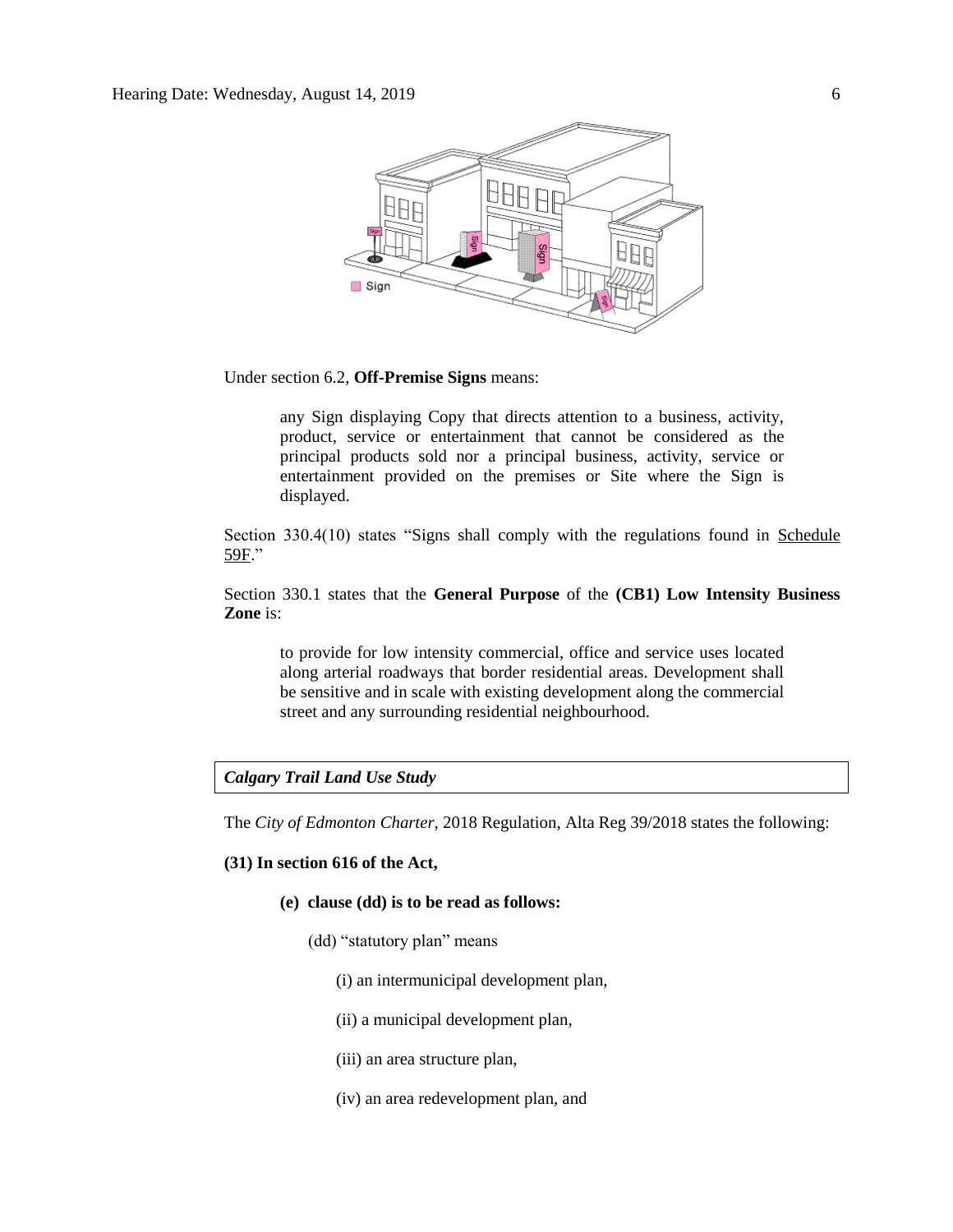(v) an additional statutory plan under section 635.1

adopted by the City under Division 4;

#### **Development Officer's Determination**

**1. The proposed sign is located within the Calgary Trail Land Use Study. Section 3.4(b)(ii) of the Calgary Trail Land Use Study states that greater attention shall be given to improving the location, siting, signage comprehendibility and design of signage in the corridor by discouraging the use of portable signs and free-standing billboards (billboards are considered Off-premises signs).** 

**The proposed Minor Digital Off-premises Sign is contrary to Section 3.4(b)(ii) of the Calgary Trail Land Use Study.** [unedited]

*Schedule 59F - Separation Distance*

Schedule 59F.3(6)(e) states:

proposed Sign locations shall be separated from Signs with Digital Copy greater than  $8.0 \text{ m}^2$  or Off-premises Signs as follows:

| Proposed Sign Area                          | Minimum separation distance from        |
|---------------------------------------------|-----------------------------------------|
|                                             | Signs with Digital Copy greater than    |
|                                             | $8.0 \text{ m}^2$ or Off-premises Signs |
| Greater than $8.0 \text{ m}^2$ to less than | 100m                                    |
| $20 \text{ m}^2$                            |                                         |
| $20 \text{ m}^2$ to $40 \text{m}^2$         | 200 <sub>m</sub>                        |
| Greater than 40 $m2$                        | 300m                                    |

The separation shall be applied from the location of the larger Offpremises Sign or Sign with Digital Copy.

## **Development Officer's Determination**

**2. Proposed Sign locations shall be separated from Digital Signs greater than 8.0m2 or Off-premises Signs greater than 20 m2 by 200 m. The separation shall be applied from the larger Off-premises Sign or Digital Sign location.**

**Area of Existing PATTISON Sign (DP 117242-001 ): 27 m2 Location: 6103 - GATEWAY BOULEVARD NW Required Separation Distance: 200 m Proposed Separation Distance: 158 m Deficient by: 42 m**

**Area of Existing LUMICAN Sign (DP 239130502-001): 19.3 m2**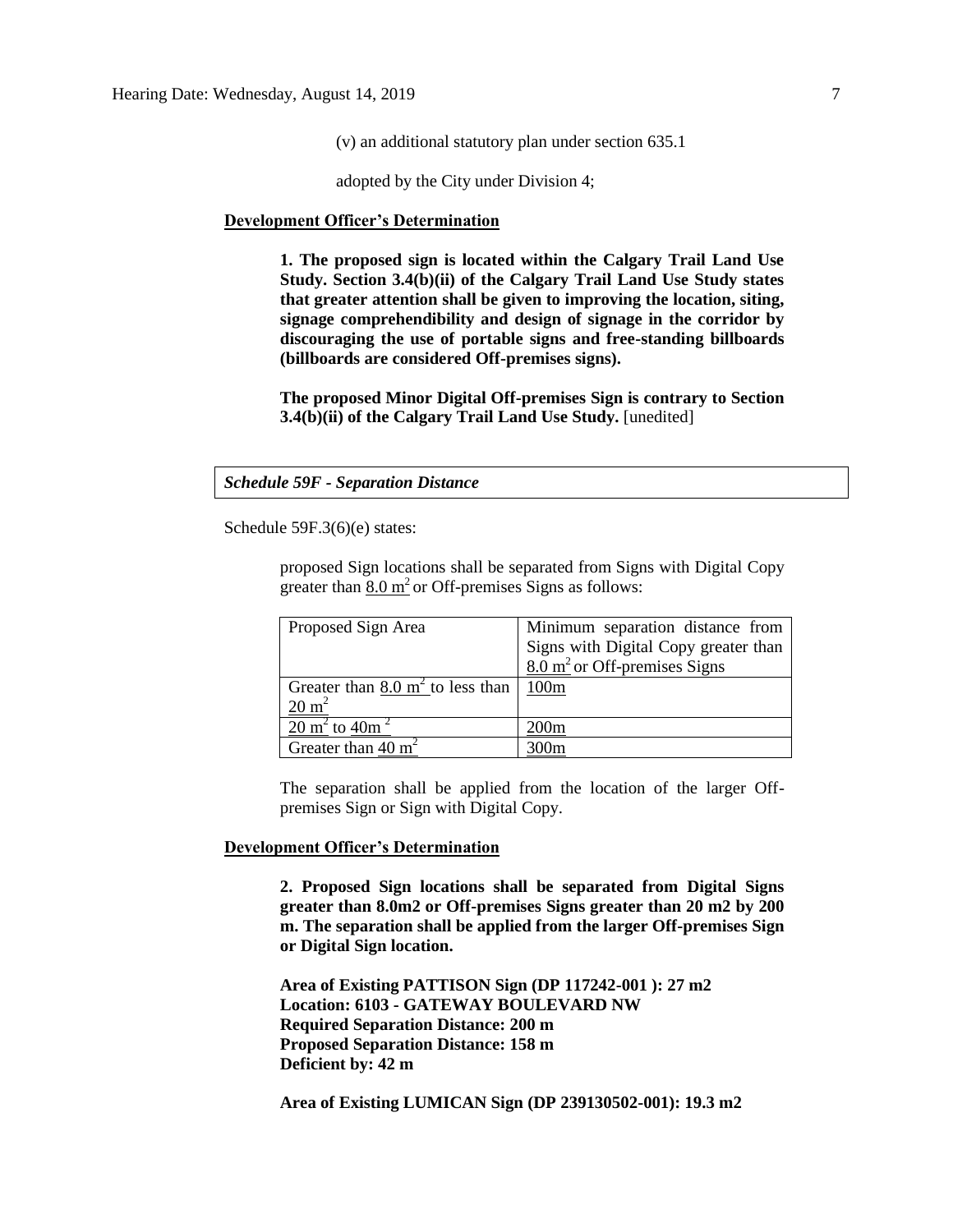Hearing Date: Wednesday, August 14, 2019 8

### **Location: 6024 - GATEWAY BOULEVARD NW Required Separation Distance: 100 m Proposed Separation Distance: 65 m Deficient by: 35 m** [unedited]

*Section 59 – General (Sign) Provisions*

Section 59.2(6) states:

For all Sign Applications, the Development Officer shall have regard for the scale and architectural character of the building and the land use characteristics of surrounding development. The Development Officer shall refuse any Sign Application that may adversely impact the amenities or character of the Zone.

#### **Development Officer's Determination**

**3. For all Sign Applications, the Development Officer shall have regard for the scale and architectural character of the building and the land use characteristics of surrounding development. The Development Officer shall refuse any Sign Application that may adversely impact the amenities or character of the Zone.(Reference Section 59.2(6))**

**The proposed Freestanding Minor Digital Sign, in addition to the Fascia Major Digital Sign and Fascia On-premises Sign overshadows the building front and adversely impacts the architectural character of building contrary to section 59.2(6).** [unedited]

| <b>Application Number</b> | <b>Description</b>         | <b>Decision</b>              |  |  |  |
|---------------------------|----------------------------|------------------------------|--|--|--|
| SDAB-D-15-306             | To insall (1) Fascia Major | December 24, 2015; The       |  |  |  |
|                           | Digital On-Premises Sign   | appeal is ALLOWED and the    |  |  |  |
|                           | (PCwhoop Electronics       | decision of the Development  |  |  |  |
|                           | LED Pros)                  | Authority is REVOKED. The    |  |  |  |
|                           |                            | development is GRANTED as    |  |  |  |
|                           |                            | applied<br>for<br>the<br>to  |  |  |  |
|                           |                            | Development Authority.       |  |  |  |
| SDAB-D-14-182             | Install (1) Minor Digital  | July 25, 2014; The appeal be |  |  |  |
|                           | Off-premises Sign (Plaza   | <b>ALLOWED</b><br>and<br>the |  |  |  |
|                           | 103)                       | <b>DEVELOPMENT</b>           |  |  |  |
|                           |                            | GRANTED<br>subject<br>to     |  |  |  |
|                           |                            | conditions.                  |  |  |  |

*Previous Subdivision and Development Appeal Board Decisions*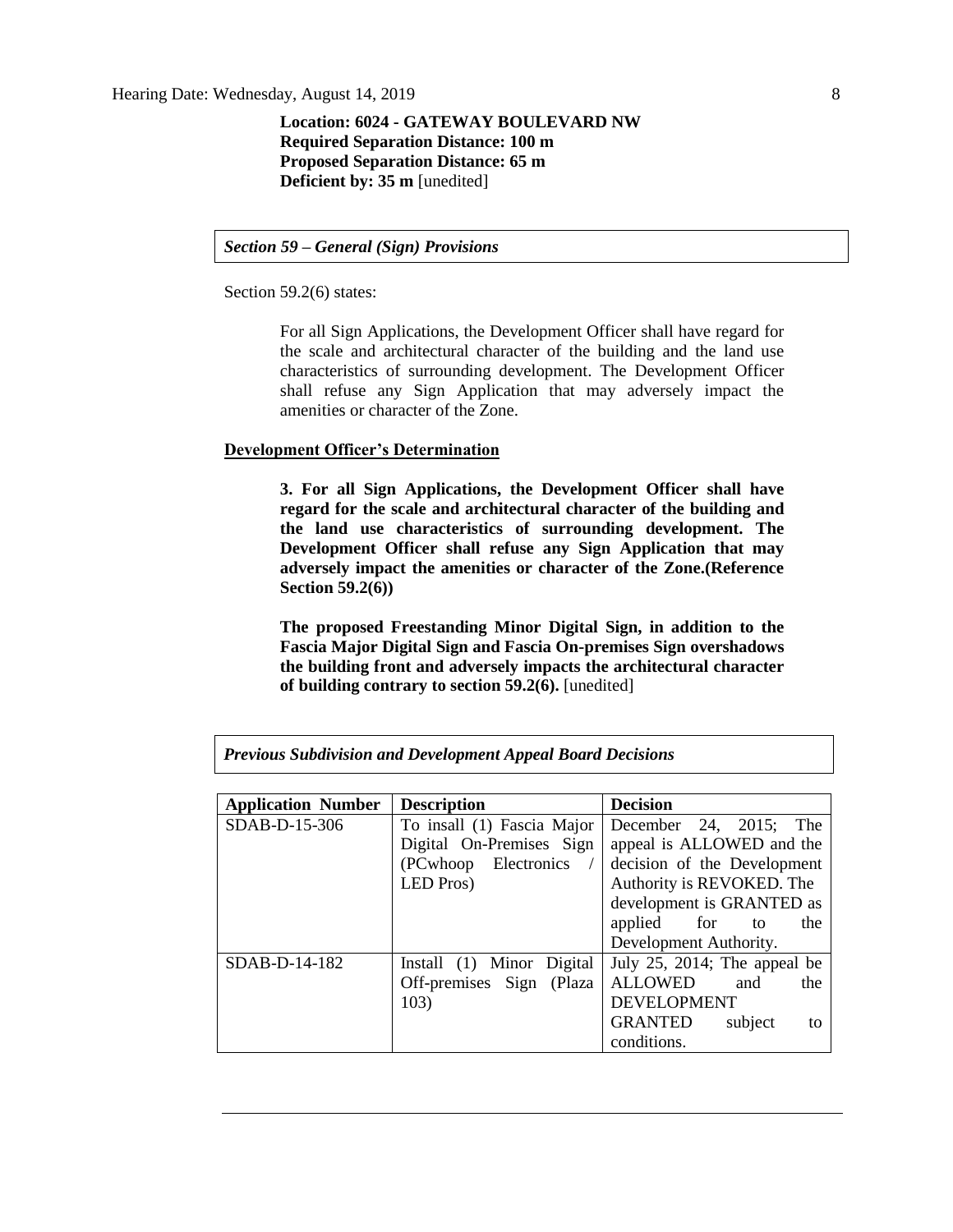## Notice to Applicant/Appellant

Provincial legislation requires that the Subdivision and Development Appeal Board issue its official decision in writing within fifteen days of the conclusion of the hearing.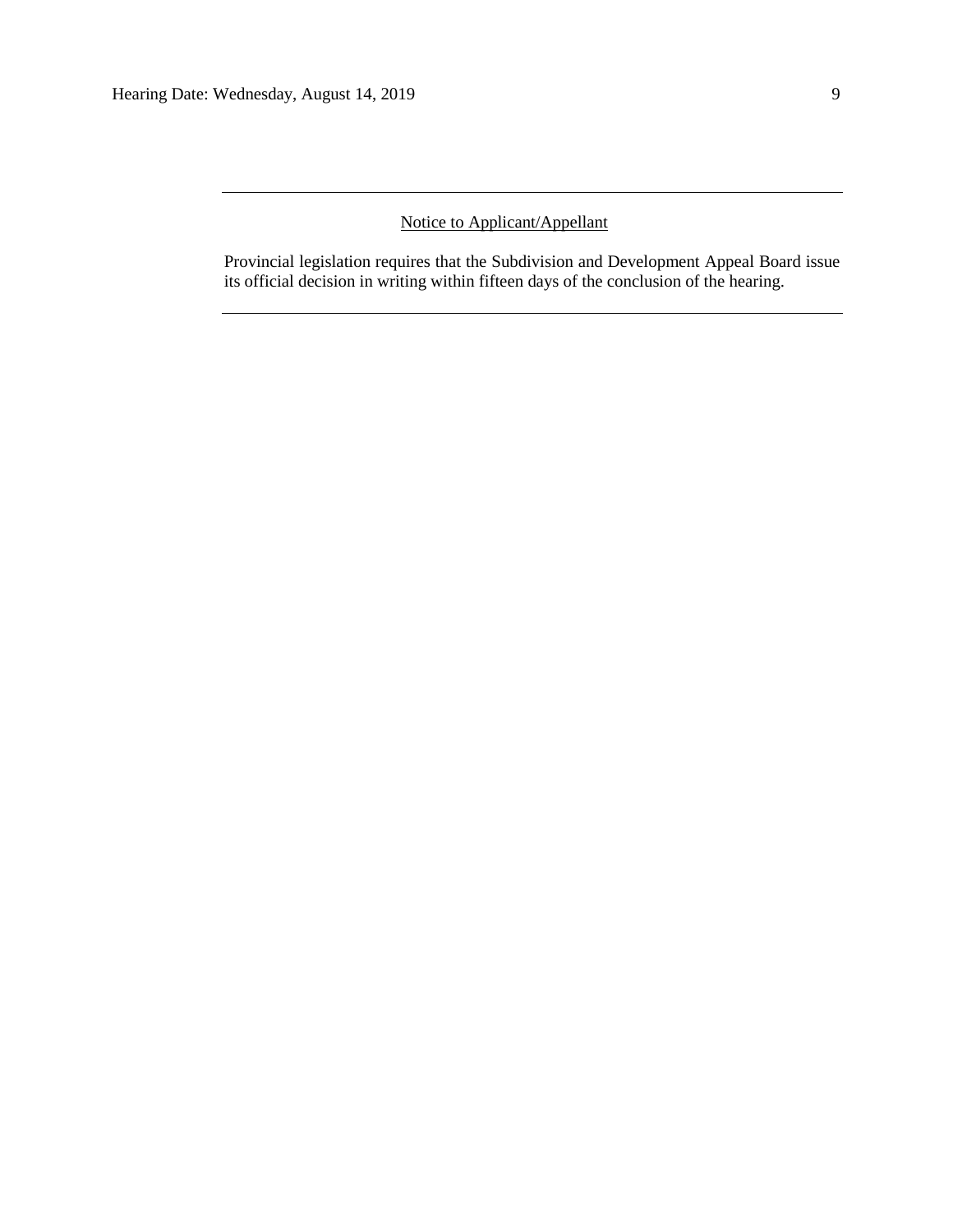| <b><i><u><u><b>M</b>onton</u></u></i></b>                                                                             |                                                                                                  | Project Number: 315245131-001<br><b>Application Date:</b><br>MAY 30, 2019<br>Printed:<br>July 22, 2019 at 1:14 PM |
|-----------------------------------------------------------------------------------------------------------------------|--------------------------------------------------------------------------------------------------|-------------------------------------------------------------------------------------------------------------------|
|                                                                                                                       | <b>Application for</b>                                                                           | Page:<br>1 of 2                                                                                                   |
|                                                                                                                       | <b>Sign Combo Permit</b>                                                                         |                                                                                                                   |
| This document is a Development Permit Decision for the development application described below.                       |                                                                                                  |                                                                                                                   |
| Applicant                                                                                                             | Property Address(es) and Legal Description(s)                                                    |                                                                                                                   |
| PATTISON OUTDOOR ADVERTISING<br>Care of: MARCUS CANEY<br>10707 - 178 STREET<br>EDMONTON, ALBERTA CANADA T5S 1J6       | 6029 - GATEWAY BOULEVARD NW<br>Plan 2657NY Blk 80 Lot A                                          |                                                                                                                   |
| <b>Scope of Application</b>                                                                                           | To install (1) Minor Digital Off-premises Freestanding Sign (PATTISON   C.A.Y. INVESTMENTS INC.) |                                                                                                                   |
| <b>Permit Details</b>                                                                                                 |                                                                                                  |                                                                                                                   |
|                                                                                                                       | <b>Class of Permit:</b>                                                                          |                                                                                                                   |
| ASA Sticker No./Name of Engineer:<br>Construction Value: 100000                                                       | <b>Expiry Date:</b>                                                                              |                                                                                                                   |
|                                                                                                                       |                                                                                                  |                                                                                                                   |
| Fascia Off-premises Sign: 0                                                                                           | Freestanding Off-premises Sign: 0                                                                |                                                                                                                   |
| Fascia On-premises Sign: 0                                                                                            | Freestanding On-premises Sign: 0                                                                 |                                                                                                                   |
| Roof Off-premises Sign: 0                                                                                             | Projecting Off-premises Sign: 0                                                                  |                                                                                                                   |
| Roof On-premises Sign: 0                                                                                              | Projecting On-premises Sign: 0                                                                   |                                                                                                                   |
| Minor Digital On-premises Sign: 0                                                                                     | Replacement Panel on Existing Sign: 0                                                            |                                                                                                                   |
| Minor Digital Off-premises Sign: 1                                                                                    | Comprehensive Sign Design: 0                                                                     |                                                                                                                   |
| Minor Digital On/Off-premises Sign: 0                                                                                 | Major Digital Sign: 0                                                                            |                                                                                                                   |
| I/We certify that the above noted details are correct.                                                                |                                                                                                  |                                                                                                                   |
| Applicant signature:                                                                                                  |                                                                                                  |                                                                                                                   |
| <b>Development Application Decision</b><br>Refused<br>Issue Date: Jul 22, 2019 Development Authority: MERCIER, KELSEY |                                                                                                  |                                                                                                                   |
|                                                                                                                       |                                                                                                  |                                                                                                                   |
|                                                                                                                       |                                                                                                  |                                                                                                                   |
|                                                                                                                       |                                                                                                  |                                                                                                                   |
|                                                                                                                       |                                                                                                  |                                                                                                                   |
|                                                                                                                       |                                                                                                  |                                                                                                                   |
|                                                                                                                       |                                                                                                  |                                                                                                                   |
|                                                                                                                       |                                                                                                  |                                                                                                                   |
|                                                                                                                       |                                                                                                  |                                                                                                                   |
|                                                                                                                       |                                                                                                  |                                                                                                                   |
|                                                                                                                       |                                                                                                  |                                                                                                                   |
|                                                                                                                       |                                                                                                  |                                                                                                                   |
|                                                                                                                       |                                                                                                  |                                                                                                                   |
|                                                                                                                       |                                                                                                  |                                                                                                                   |
|                                                                                                                       | THIS IS NOT A PERMIT                                                                             |                                                                                                                   |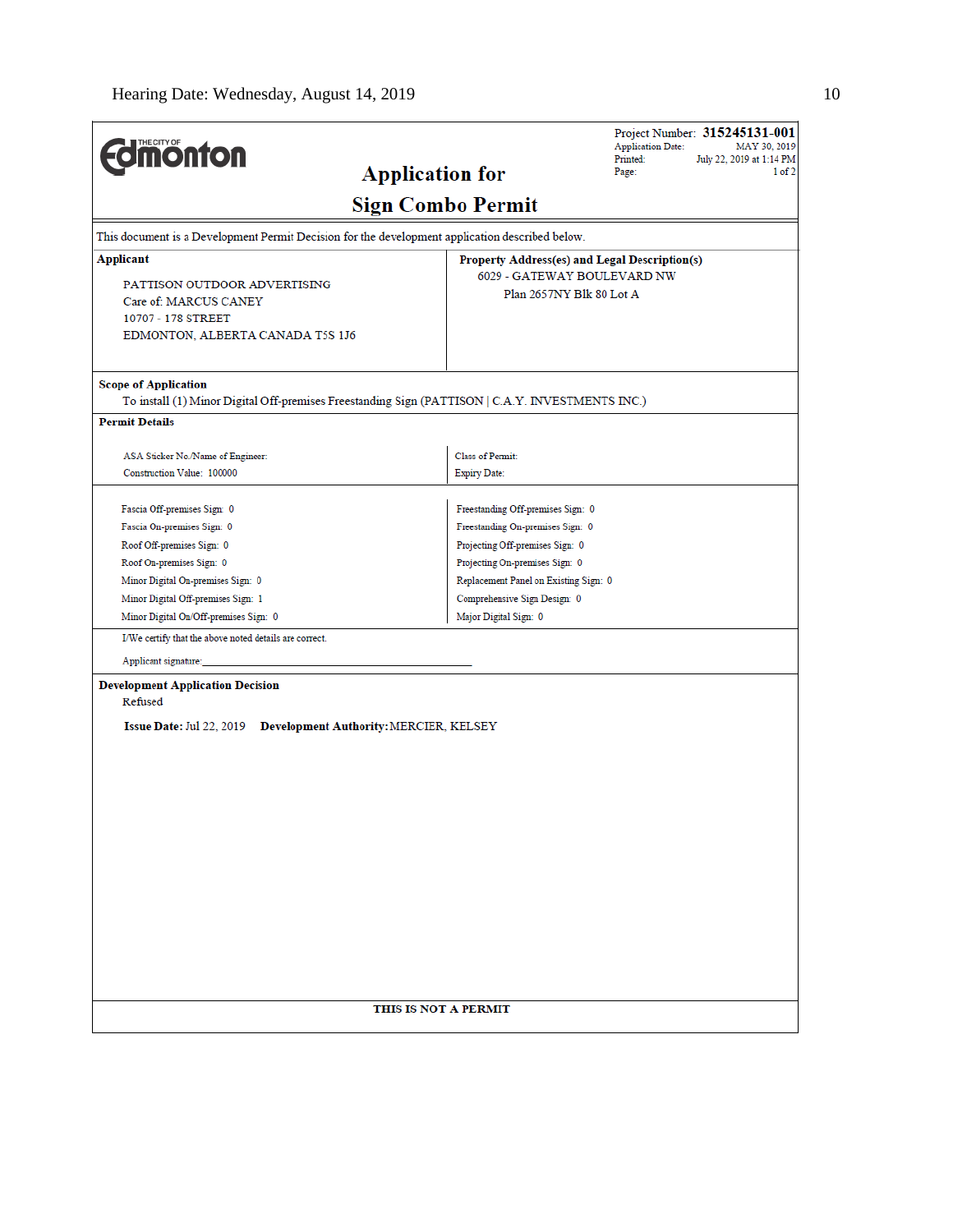|                                                                                                                                                                                                                                                                                                                                                                                                                                                                                                                                                                                                                     |                                                                                                                                                                                                                                                                                                                                                                                                                |                                  |                      | <b>Application Date:</b>         | Project Number: 315245131-001<br>MAY 30, 2019 |  |
|---------------------------------------------------------------------------------------------------------------------------------------------------------------------------------------------------------------------------------------------------------------------------------------------------------------------------------------------------------------------------------------------------------------------------------------------------------------------------------------------------------------------------------------------------------------------------------------------------------------------|----------------------------------------------------------------------------------------------------------------------------------------------------------------------------------------------------------------------------------------------------------------------------------------------------------------------------------------------------------------------------------------------------------------|----------------------------------|----------------------|----------------------------------|-----------------------------------------------|--|
| <b>monton</b>                                                                                                                                                                                                                                                                                                                                                                                                                                                                                                                                                                                                       |                                                                                                                                                                                                                                                                                                                                                                                                                |                                  |                      | Printed:                         | July 22, 2019 at 1:14 PM                      |  |
|                                                                                                                                                                                                                                                                                                                                                                                                                                                                                                                                                                                                                     |                                                                                                                                                                                                                                                                                                                                                                                                                | <b>Application for</b>           |                      | Page:                            | $2$ of $2$                                    |  |
| <b>Sign Combo Permit</b>                                                                                                                                                                                                                                                                                                                                                                                                                                                                                                                                                                                            |                                                                                                                                                                                                                                                                                                                                                                                                                |                                  |                      |                                  |                                               |  |
| <b>Reason for Refusal</b>                                                                                                                                                                                                                                                                                                                                                                                                                                                                                                                                                                                           |                                                                                                                                                                                                                                                                                                                                                                                                                |                                  |                      |                                  |                                               |  |
|                                                                                                                                                                                                                                                                                                                                                                                                                                                                                                                                                                                                                     | 1. The proposed sign is located within the Calgary Trail Land Use Study. Section $3.4(b)(ii)$ of the Calgary Trail Land Use Study<br>states that greater attention shall be given to improving the location, siting, signage comprehendibility and design of signage in the<br>corridor by discouraging the use of portable signs and free-standing billboards (billboards are considered Off-premises signs). |                                  |                      |                                  |                                               |  |
|                                                                                                                                                                                                                                                                                                                                                                                                                                                                                                                                                                                                                     | The proposed Minor Digital Off-premises Sign is contrary to Section $3.4(b)(ii)$ of the Calgary Trail Land Use Study.                                                                                                                                                                                                                                                                                          |                                  |                      |                                  |                                               |  |
|                                                                                                                                                                                                                                                                                                                                                                                                                                                                                                                                                                                                                     | 2. Proposed Sign locations shall be separated from Digital Signs greater than 8.0m2 or Off-premises Signs greater than 20 m2 by<br>200 m. The separation shall be applied from the larger Off-premises Sign or Digital Sign location.                                                                                                                                                                          |                                  |                      |                                  |                                               |  |
| Area of Existing PATTISON Sign (DP 117242-001): 27 m2<br>Location: 6103 - GATEWAY BOULEVARD NW                                                                                                                                                                                                                                                                                                                                                                                                                                                                                                                      |                                                                                                                                                                                                                                                                                                                                                                                                                |                                  |                      |                                  |                                               |  |
| Required Separation Distance: 200 m                                                                                                                                                                                                                                                                                                                                                                                                                                                                                                                                                                                 |                                                                                                                                                                                                                                                                                                                                                                                                                |                                  |                      |                                  |                                               |  |
| Proposed Separation Distance: 158 m<br>Deficient by: 42 m                                                                                                                                                                                                                                                                                                                                                                                                                                                                                                                                                           |                                                                                                                                                                                                                                                                                                                                                                                                                |                                  |                      |                                  |                                               |  |
| Deficient by: 35 m                                                                                                                                                                                                                                                                                                                                                                                                                                                                                                                                                                                                  | Area of Existing LUMICAN Sign (DP 239130502-001): 19.3 m2<br>Location: 6024 - GATEWAY BOULEVARD NW<br>Required Separation Distance: 100 m<br>Proposed Separation Distance: 65 m                                                                                                                                                                                                                                |                                  |                      |                                  |                                               |  |
| 3. For all Sign Applications, the Development Officer shall have regard for the scale and architectural character of the building and<br>the land use characteristics of surrounding development. The Development Officer shall refuse any Sign Application that may<br>adversely impact the amenities or character of the Zone. (Reference Section 59.2(6))<br>The proposed Freestanding Minor Digital Sign, in addition to the Fascia Major Digital Sign and Fascia On-premises Sign<br>overshadows the building front and adversely impacts the architectural character of building contrary to section 59.2(6). |                                                                                                                                                                                                                                                                                                                                                                                                                |                                  |                      |                                  |                                               |  |
| <b>Rights of Appeal</b><br>The Applicant has the right of appeal within 21 days after the date on which the decision is made, as outlined in Section 683<br>through 689 of the Municipal Government Act.                                                                                                                                                                                                                                                                                                                                                                                                            |                                                                                                                                                                                                                                                                                                                                                                                                                |                                  |                      |                                  |                                               |  |
|                                                                                                                                                                                                                                                                                                                                                                                                                                                                                                                                                                                                                     |                                                                                                                                                                                                                                                                                                                                                                                                                |                                  |                      |                                  |                                               |  |
| Fees                                                                                                                                                                                                                                                                                                                                                                                                                                                                                                                                                                                                                |                                                                                                                                                                                                                                                                                                                                                                                                                |                                  |                      |                                  |                                               |  |
| Sign Building Permit Fee                                                                                                                                                                                                                                                                                                                                                                                                                                                                                                                                                                                            | <b>Fee Amount</b><br>\$1,057.00                                                                                                                                                                                                                                                                                                                                                                                | <b>Amount Paid</b><br>\$1,057.00 | Receipt#<br>05893490 | <b>Date Paid</b><br>Jun 03, 2019 |                                               |  |
| Safety Codes Fee                                                                                                                                                                                                                                                                                                                                                                                                                                                                                                                                                                                                    | \$42.28                                                                                                                                                                                                                                                                                                                                                                                                        | \$42.28                          | 05893490             | Jun 03, 2019                     |                                               |  |
| Sign Dev Appl Fee - Digital Signs                                                                                                                                                                                                                                                                                                                                                                                                                                                                                                                                                                                   | \$458.00                                                                                                                                                                                                                                                                                                                                                                                                       | \$458.00                         | 05893490             | Jun 03, 2019                     |                                               |  |
| <b>Total GST Amount:</b>                                                                                                                                                                                                                                                                                                                                                                                                                                                                                                                                                                                            | \$0.00                                                                                                                                                                                                                                                                                                                                                                                                         |                                  |                      |                                  |                                               |  |
| Totals for Permit:                                                                                                                                                                                                                                                                                                                                                                                                                                                                                                                                                                                                  | \$1,557.28                                                                                                                                                                                                                                                                                                                                                                                                     | \$1,557.28                       |                      |                                  |                                               |  |
|                                                                                                                                                                                                                                                                                                                                                                                                                                                                                                                                                                                                                     |                                                                                                                                                                                                                                                                                                                                                                                                                |                                  |                      |                                  |                                               |  |
|                                                                                                                                                                                                                                                                                                                                                                                                                                                                                                                                                                                                                     |                                                                                                                                                                                                                                                                                                                                                                                                                |                                  |                      |                                  |                                               |  |
|                                                                                                                                                                                                                                                                                                                                                                                                                                                                                                                                                                                                                     |                                                                                                                                                                                                                                                                                                                                                                                                                |                                  |                      |                                  |                                               |  |
|                                                                                                                                                                                                                                                                                                                                                                                                                                                                                                                                                                                                                     |                                                                                                                                                                                                                                                                                                                                                                                                                |                                  |                      |                                  |                                               |  |
|                                                                                                                                                                                                                                                                                                                                                                                                                                                                                                                                                                                                                     |                                                                                                                                                                                                                                                                                                                                                                                                                |                                  |                      |                                  |                                               |  |
|                                                                                                                                                                                                                                                                                                                                                                                                                                                                                                                                                                                                                     | THIS IS NOT A PERMIT                                                                                                                                                                                                                                                                                                                                                                                           |                                  |                      |                                  |                                               |  |
|                                                                                                                                                                                                                                                                                                                                                                                                                                                                                                                                                                                                                     |                                                                                                                                                                                                                                                                                                                                                                                                                |                                  |                      |                                  |                                               |  |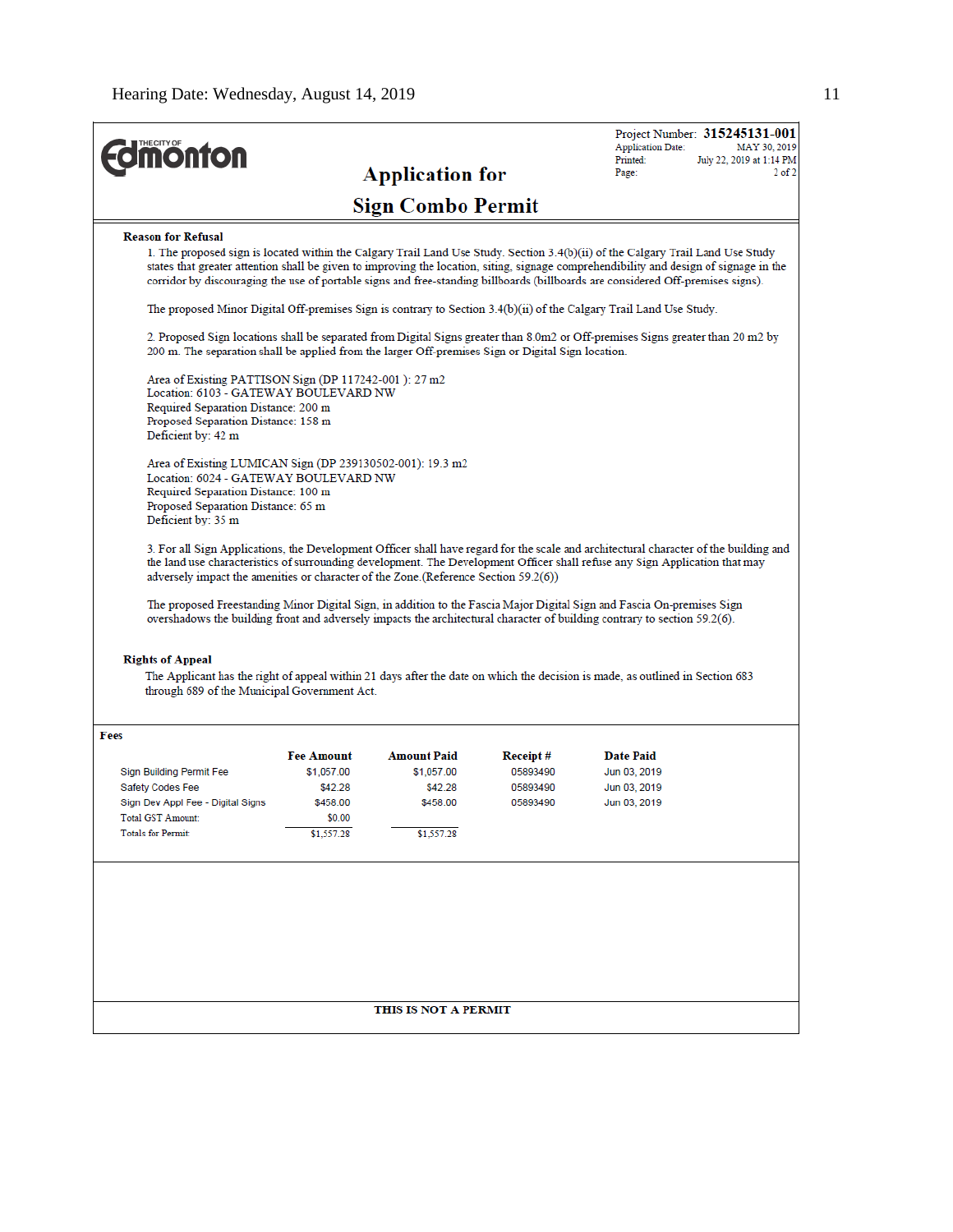